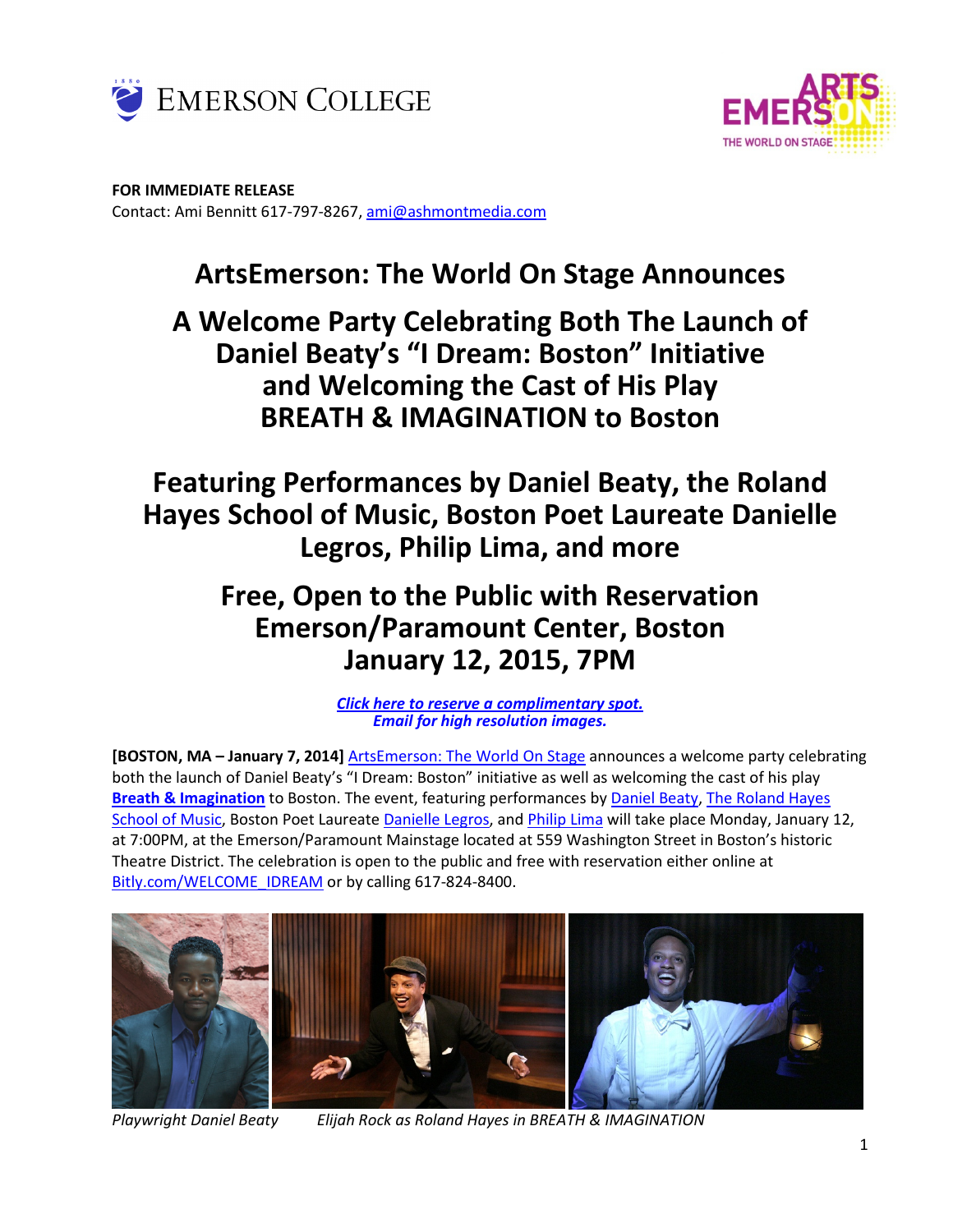Last March, Emerson College announced "I Dream: Boston," a three-year civic engagement program and artist-in-residency with award-winning writer/performer Daniel Beaty. Featuring multiple components, the initiative includes presentations of his work by ArtsEmerson: The World On Stage; deep engagement with members of the campus community and organizations around the city, led by the Office of Diversity & Inclusion; and the documentation and distribution of the activities of the "I Dream: Boston" project through HowlRound: A Commons by and for People who Make Performance. Beaty's "I Dream: Boston" is supported by a \$350,000 grant from the Barr Foundation.

The mission of "I Dream" is to empower individuals and communities to rewrite the story of race and class inequity in America, and to build a movement to make that new story real one person, and one city at a time. Over time, the "I Dream" model can be used to address other forms of inequity, however, the first priority is to address race and class equity.

The event, in the spirit of artist, educator and activist Elma Lewis, is presented in partnership with I Dream: Boston, The Office of Diversity at Emerson College, New England Blacks in Philanthropy, Outside the Box, The Word Boston, Discover Roxbury, Art is Life Itself, and the NAACP Boston Branch.

Breath & Imagination, by Daniel Beaty, featuring Elijah Rock, is directed by David Dower for a two-week limited engagement. Performances take place January 27 through February 8, 2015 at the Emerson/Paramount Center Main Stage. Tickets, from \$25‐\$79, are on sale now at www.artsemerson.org or by phone at 617‐824‐8400. Group, student, and senior discounts are available.



#### **About Breath & Imagination**

Before there was Marian Anderson and Paul Robeson, there was Roland Hayes – the first world‐renowned African‐American classical vocalist. Born the son of a slave in Georgia, Roland discovered his voice as a young boy singing spirituals in church. **Breath & Imagination** is a musical play that renders the life of his amazing journey from the plantation in Georgia to singing before kings and queens in Europe and becoming the first African‐American soloist to perform with the Boston Symphony Orchestra. Employing spirituals and classical music, **Breath & Imagination** is an inspirational exploration of one man's determination to be an artist despite seemingly insurmountable odds. Created by celebrated artist Daniel Beaty (**Emergency**) and starring award‐winning actor Elijah Rock— reprising his role as Roland Hayes for which he received the NAACP Theatre Award for Best Performer in 2014.

#### **About Elijah Rock**

Born and raised in Cleveland, Ohio, Elijah Rock is an award‐winning actor, singer, writer, producer and entrepreneur. He is the 2014 NAACP Theatre Award recipient for Best Male Equity performer in **Breath & Imagination** staged in Burbank, CA. Latest credits include Rock as a recurring guest star in the second season of *Masters of Sex* (Showtime). Rock's short film *Lunch with Jeremiah* is currently making the film festival rounds and he is co‐producing and starring in the biopic film *Lincoln Perry* to be directed by the award‐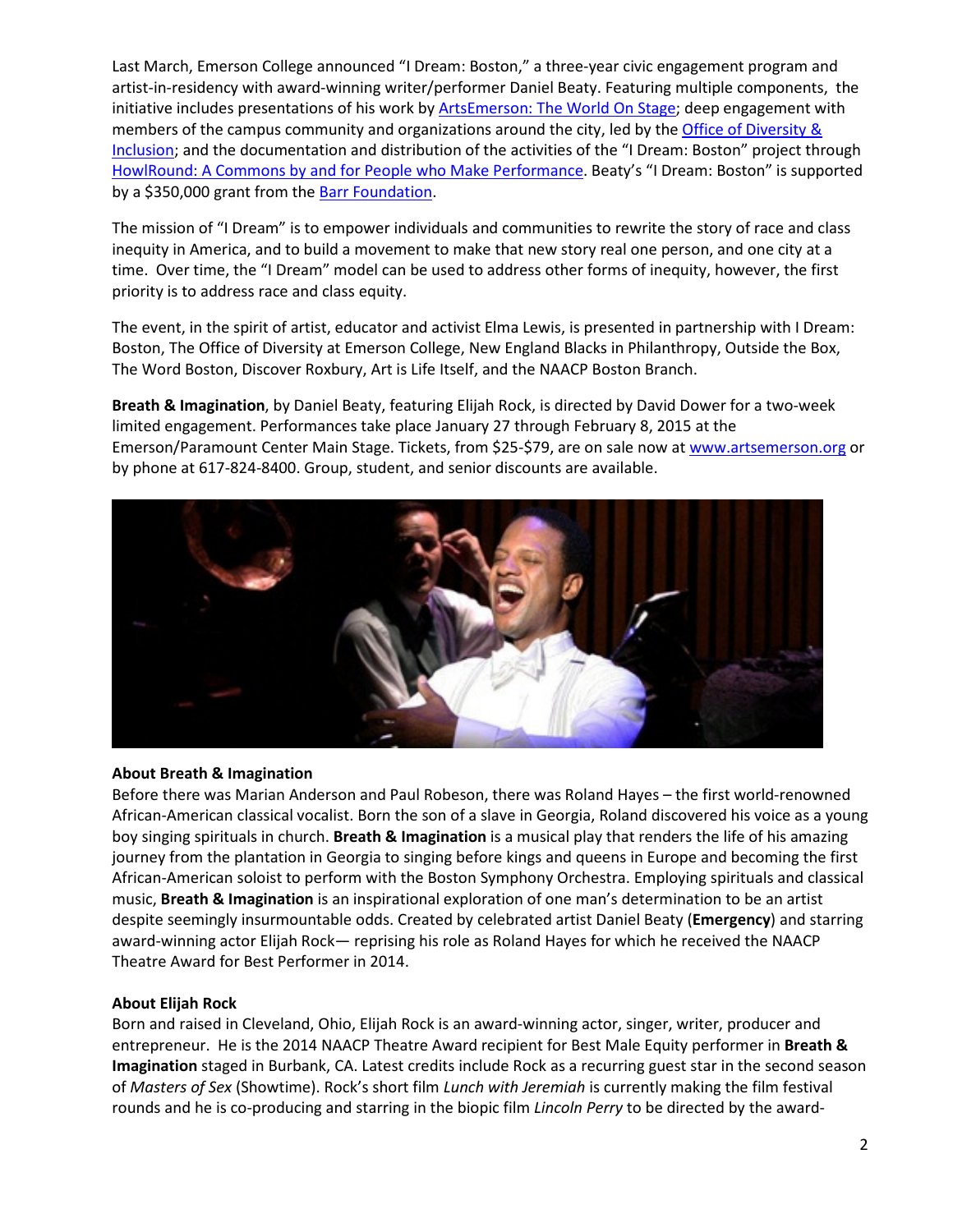winning writer/director, Antwone Fisher. As a recording artist, he released *Elijah Rock Preacher of Love. Vol 1.*, *That First Time,* and *Elijah Rock LIVE in Hollywood*. Also a professional tap dancer, Rock resides both in California and New York.

#### **About Playwright Daniel Beaty**

Daniel Beaty is an award‐winning actor, singer, writer, and motivational speaker. His critically acclaimed plays *Through the Night,* **Emergency***, Mr. Joy,* and *The Tallest Tree in the Forest - Paul Robeson*, have been performed at venues ranging from Lincoln Center to the White House, and garnered numerous awards including an Obie Award for writing and performance and two NAACP Theater Awards. Beaty has worked throughout the U.S., Europe, and Africa speaking and performing on programs with luminaries such as Deepak Chopra, Hill Harper, Jill Scott, Donnie McClurkin, and Ruby Dee. In fall 2013, Beaty launched a nationwide initiative using the tools of storytelling to help individuals and communities heal trauma funded by W.K. Kellogg and Ford Foundations among others. He holds a BA with Honors in English and Music from Yale University and an MFA in Acting from the American Conservatory Theatre. His poem *Knock Knock* became an internet sensation receiving millions of views and has been transformed into a children's book, also titled *Knock Knock*, published by Little Brown Books. Penguin‐Random House published his empowerment book *Transforming Pain to Power* in March 2014.

#### **About Director David Dower**

Before joining ArtsEmerson in the spring of 2012, David Dower spent six seasons as Associate Artistic Director at Arena Stage, where he directed the Artistic Development team and founded the American Voices New Play Institute (AVNPI), the precursor to The Center for the Theater Commons now located at Emerson College. He served as the Artistic Producer on Arena's offerings from 2007 ‐ 2011, including the Tony/Pulitzer‐winning *Next to Normal*. Prior to joining Arena he was the founding Artistic Director of The Z Space (a theatre development center focused on new plays) and a founder of its predecessor, the producing ensemble The Z Collective, both in San Francisco. He has directed plays around the country, including at Arena Stage, Berkeley Repertory Theatre, Seattle's Intiman, and dozens of world premiere productions in the Bay Area.

#### **Breath & Imagination**

JAN 27 – FEB 8, 2015 Featuring Elijah Rock Written by Daniel Beaty Directed by David Dower Emerson/Paramount Center Main Stage

#### **Performance Schedule**

| 7:30PM  |
|---------|
| 7:00PM  |
| 7:30PM  |
| 8:00PM  |
| 8:00PM  |
| 2:00PM  |
| 7:30PM  |
| 7:00PM  |
| 11:00AM |
| 7:30PM  |
| 8:00PM  |
| 8:00PM  |
| 2:00PM  |
|         |